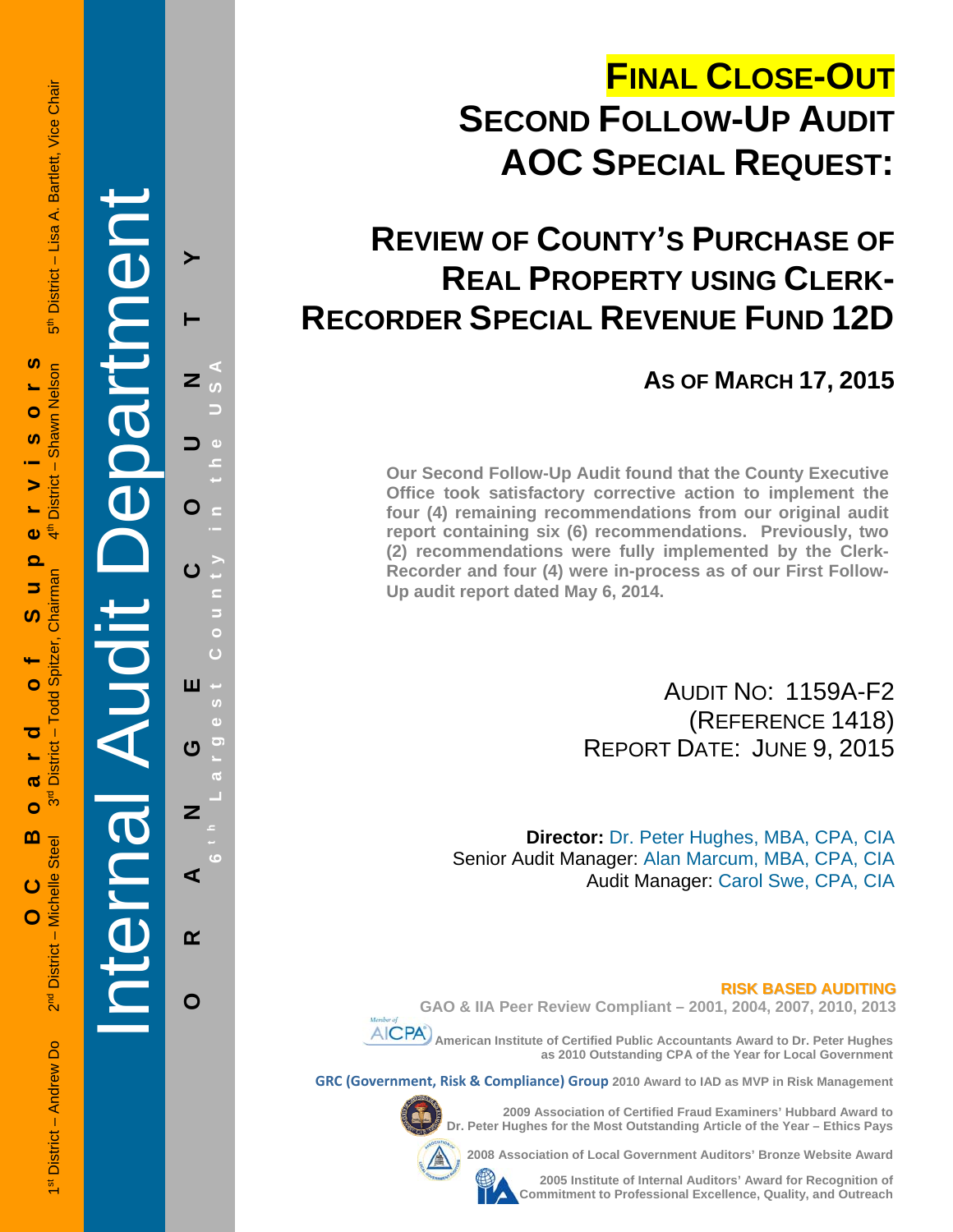# Internal Audit Department

#### *GAO & IIA Peer Review Compliant - 2001, 2004, 2007, 2010, 2013*

*Providing Facts and Perspectives Countywide* 

#### **RISK BASED AUDITING**

| <b>Dr. Peter Hughes</b> | Ph.D., MBA, CPA, CCEP, CITP, CIA, CFE, CFF, CGMA     |
|-------------------------|------------------------------------------------------|
| Director                | Certified Compliance & Ethics Professional (CCEP)    |
|                         | Certified Information Technology Professional (CITP) |
|                         | Certified Internal Auditor (CIA)                     |
|                         | Certified Fraud Examiner (CFE)                       |
|                         | Certified in Financial Forensics (CFF)               |
|                         | Chartered Global Management Accountant (CGMA)        |
| E-mail:                 | peter.hughes@iad.ocgov.com                           |

| <b>Michael Goodwin</b><br><b>Assistant Director</b> | <b>CPA. CIA</b>                                                      |
|-----------------------------------------------------|----------------------------------------------------------------------|
| <b>Alan Marcum</b><br>Senior Audit Manager          | <b>MBA, CPA, CIA, CFE</b>                                            |
| <b>Autumn McKinney</b><br>Senior Audit Manager      | CPA, CIA, CISA, CGFM<br>Certified Information Systems Auditor (CISA) |
|                                                     | Certified Financial Government Manager (CGFM)                        |

#### **Hall of Finance & Records**

12 Civic Center Plaza, Room 232 Santa Ana, CA 92701

Phone: (714) 834-5475 Fax: (714) 834-2880

To access and view audit reports or obtain additional information about the OC Internal Audit Department, visit our website: www.ocgov.com/audit



 **OC Fraud Hotline (714) 834-3608**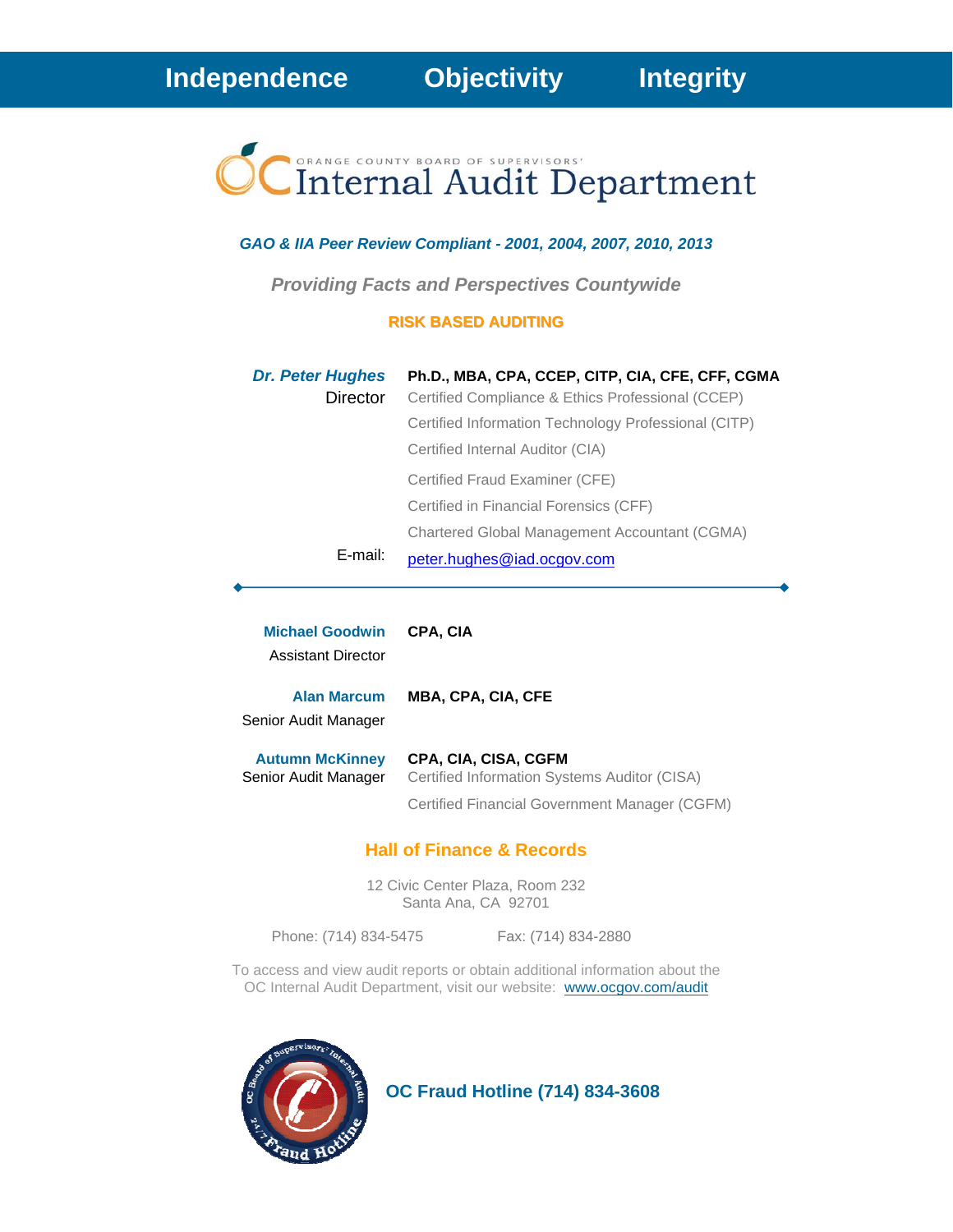### **Letter from Dr. Peter Hughes, CPA**





#### **Transmittal Letter**

| Audit No. 1159A-F2 | June 9, 2015                                                                                                                                                                                                                          |
|--------------------|---------------------------------------------------------------------------------------------------------------------------------------------------------------------------------------------------------------------------------------|
| TO:                | Frank Kim, County Executive Officer<br>Hugh Nguyen, Clerk-Recorder                                                                                                                                                                    |
| FROM:              | Dr. Peter Hughes, CPA, Director<br><b>Internal Audit Department</b>                                                                                                                                                                   |
| <b>SUBJECT:</b>    | <b>Second and Final Close-Out Follow-Up Audit:</b><br>AOC Special Request Review of County's<br>Purchase of Real Property Using Clerk-<br>Recorder Special Revenue Fund 12D,<br>Original Audit No. 1159A, Issued<br>February 21, 2013 |

We have completed a Second Follow-Up Audit of the County's Purchase of Real Property Using Clerk-Recorder Special Revenue Fund 12D. Our audit was limited to reviewing, as of March 17, 2015, actions taken to implement the remaining **four (4) recommendations** from our First Follow-Up Audit report dated May 6, 2014. We conducted this Second Follow-Up Audit in accordance with the *FY 14-15 Audit Plan and Risk Assessment* approved by the Audit Oversight Committee and Board of Supervisors (BOS).

The results of our Second Follow-Up Audit are discussed in the **OC Internal Auditor's Report**  following this transmittal letter. Our Second Follow-Up Audit found that the County Executive Office has taken satisfactory corrective action to **implement the remaining four (4) recommendations. As such, this report represents the final close-out of the original audit.**

Each month I submit an **Audit Status Report** to the BOS where I detail any material and significant audit findings released in reports during the prior month and the implementation status of audit recommendations as disclosed by our Follow-Up Audits. Accordingly, the results of this audit will be included in a future status report to the BOS.

Other recipients of this report are listed on the **OC Internal Auditor's Report** on page 5.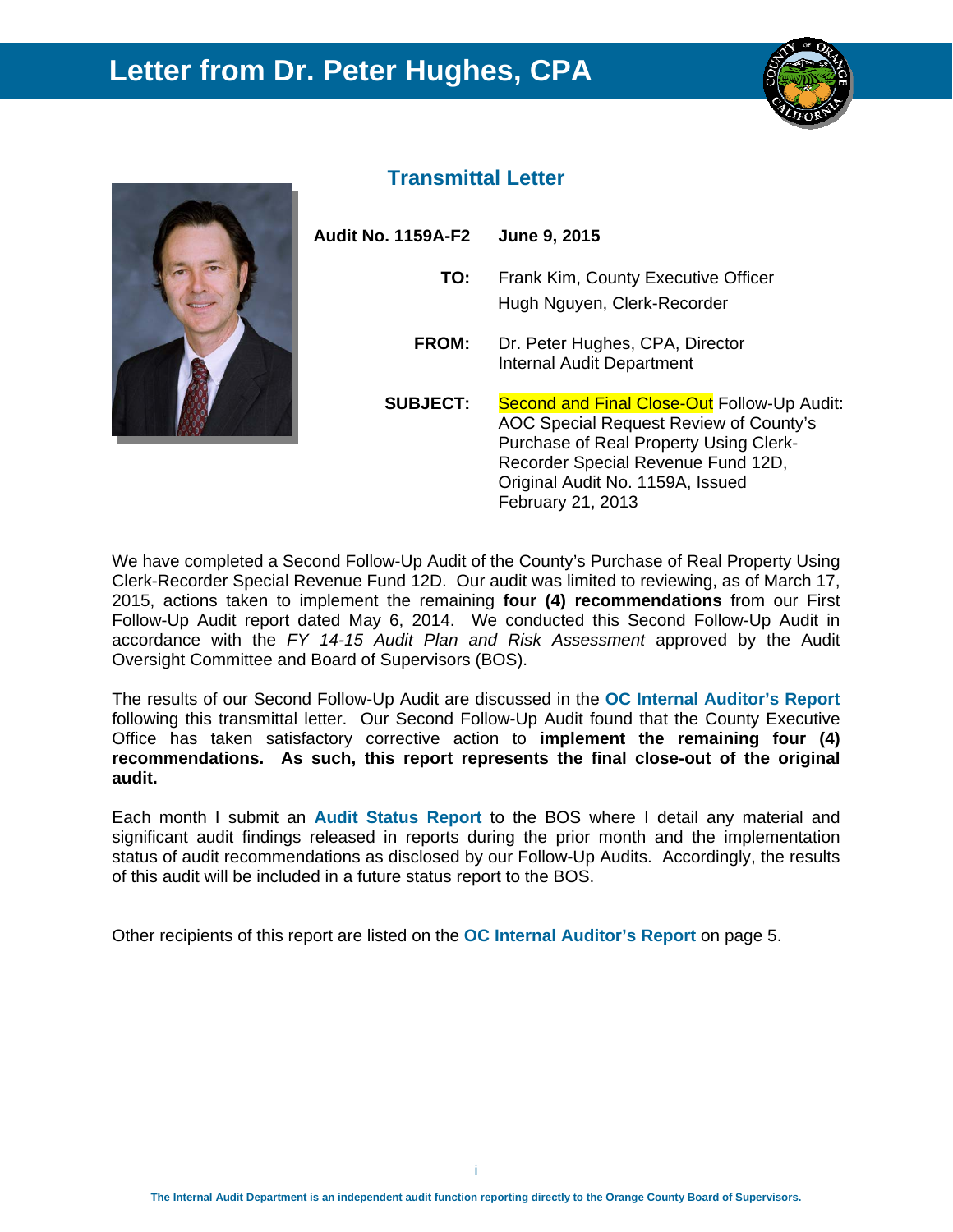## **OC Internal Auditor's Report**



*Second and Final Close-Out Follow-Up Audit: AOC Special Request Review of County's Purchase of Real Property Using Clerk-Recorder Special Revenue Fund 12D Audit No. 1159A-F2*

**As of March 17, 2015** 

**Transmittal Letter is a set of the set of the set of the set of the set of the set of the set of the set of the set of the set of the set of the set of the set of the set of the set of the set of the set of the set of the** 

**OC Internal Auditor's Report 1**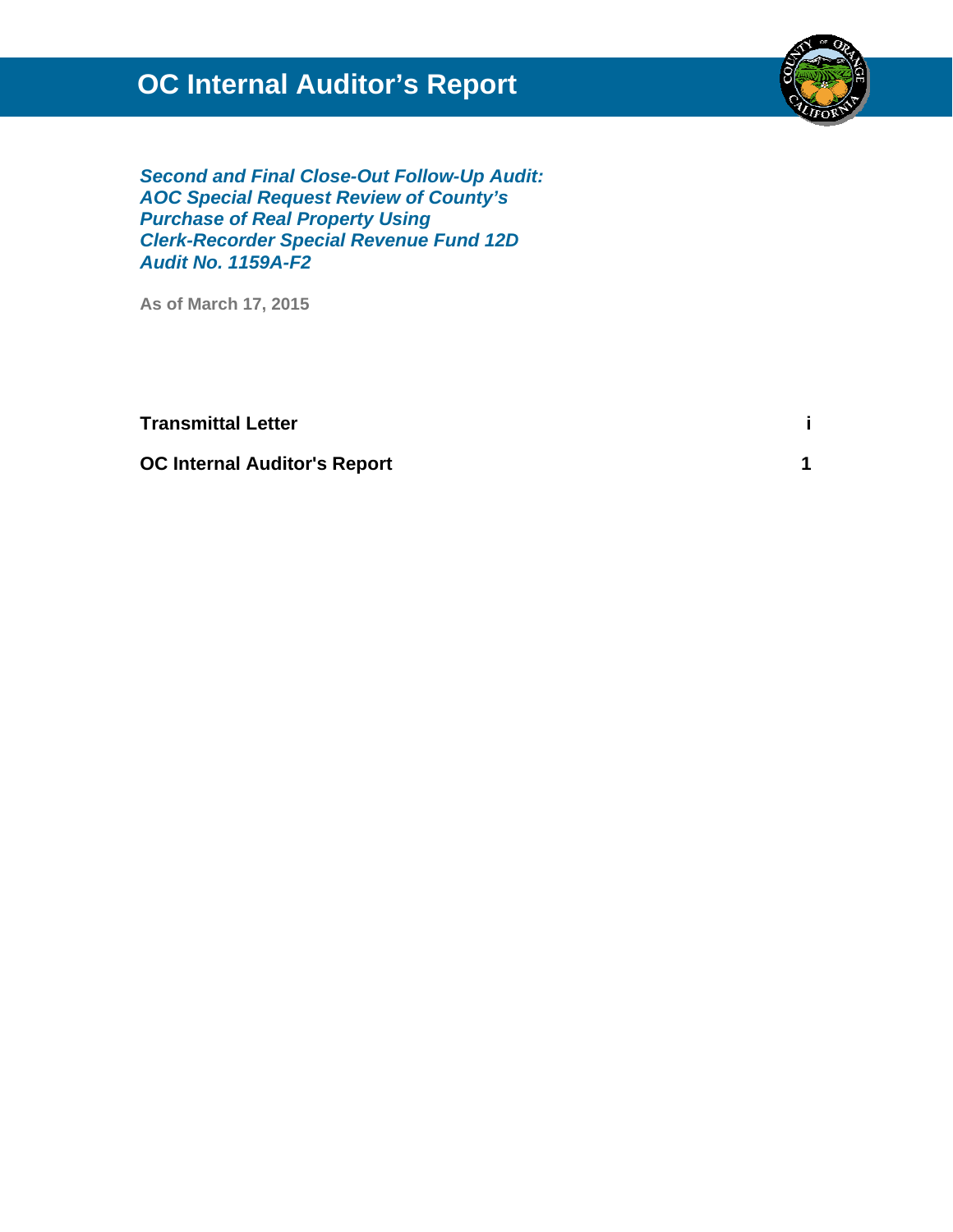#### **Audit No. 1159A-F2 June 9, 2015**

- TO: Frank Kim, County Executive Officer Hugh Nguyen, Clerk-Recorder
- FROM: Dr. Peter Hughes, CPA, Director Internal Audit Department

Vetu Hughes

SUBJECT: Second and Final Close-Out Follow-Up Audit: AOC Special Request Review of County's Purchase of Real Property Using Clerk-Recorder Special Revenue Fund 12D, Original Audit No. 1159A, Issued February 21, 2013

#### **Scope of Review**

We have completed a Second Follow-Up Audit: AOC Special Request Review of County's Purchase of Real Property Using Clerk-Recorder Special Revenue Fund 12D. Our audit was limited to reviewing, as of March 17, 2015, actions taken to implement the four (4) remaining recommendations from our First Follow-Up Audit No. 1159A-F1, issued May 6, 2014.

#### **Background**

As directed by the Audit Oversight Committee (AOC) at its March 15, 2012 meeting, the objective of our original review was to determine whether the acquisition of real property for about \$2.1 million located at 433 Civic Center Drive West in March 2008 was a permissible use of Special Revenue Fund 12D monies. The original audit found that using Fund 12D restricted monies to acquire the subject property was permissible as long as the property is used to store the appropriate records: specifically, recorded real property documents.

The original audit identified **two (2) Critical Control Weaknesses, two (2) Significant Control Weaknesses** and **two (2) Control Findings** to improve controls regarding the Agenda Staff Report (ASR) process, policies & procedures, compliance related to the purchase of real property, and use of restricted funds.

#### **Results**

Our Second Follow-Up Audit found the County Executive Office took satisfactory corrective action to implement the four (4) remaining recommendations. **This report represents the final close-out of the original audit.** Based on our Follow-Up Audits, the following is the implementation status of the six (6) original recommendations. The item number from the original audit is shown before each heading.

**Finding No. 1 - The County ASR Process for Real Property Acquisitions Needs to be Improved as the ASR Prepared and Submitted by the County Executive Office Did Not Include Material and Relevant Refurbishment Cost Information (Critical Control Weakness)**

**Recommendation No. 1:** We recommend that the CEO work with Corporate Real Estate to develop "standard questionnaires" for all real property acquisitions and leases, utilizing the samples provided, and require the completed questionnaires to be attached to all future real property Agenda Staff Reports (ASRs).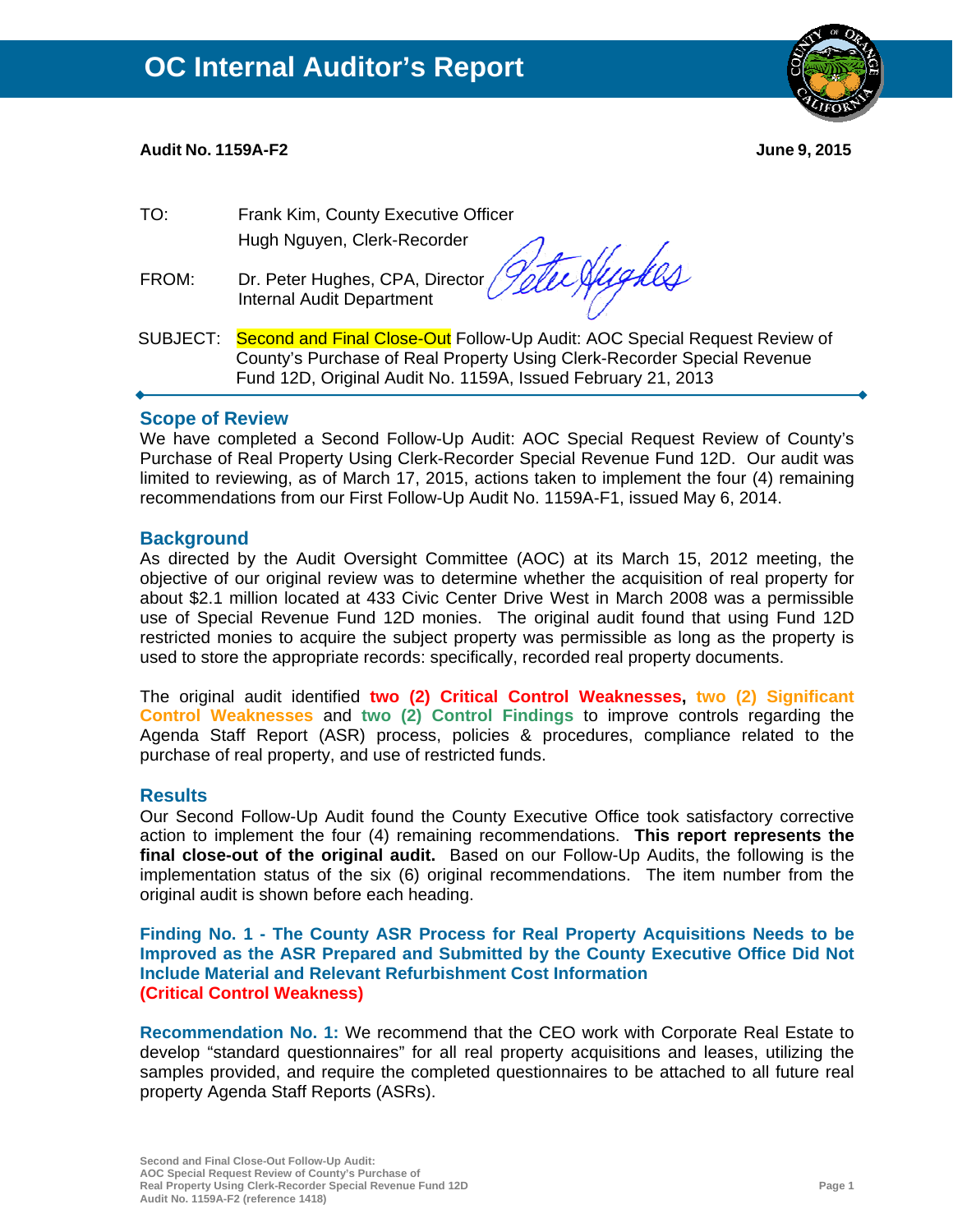

The CEO should also communicate to the departments, in writing, clearly defined responsibilities for completion and submission of the questionnaire.

Current Status: **Implemented. (Second Follow-Up Audit)** Our Follow-Up Audit noted that the questionnaires are part of the applicable ASRs and can be accessed within the Comprehensive Agenda Management Solution (CAMS) System. With input and feedback obtained from the departments and agencies, CEO Real Estate amended the ASR and questionnaires in the CAMS system and its instructions to clarify to all users involved in real estate transactions that they are required to work with CEO Real Estate on the completion of the questionnaires and ASR. The improved questionnaires were in place January 1, 2015 in the CAMS documents library, and CAMS systems for all agencies were amended to point preparers of all real estate related ASRs to them.

The questionnaires continue to be a CAMS-enforced requirement for all Real Estate related ASRs. As such, we consider this recommendation implemented.

#### **Finding No. 2 - The County ASR Process for Real Property Acquisitions Needs to be Improved as the ASR Prepared and Submitted by the County Executive Office Did Not Clearly Explain the Funding Source, Intended Property Use, and Compliance with Funding Restrictions (Critical Control Weakness)**

**Recommendation No. 2:** We recommend that the CEO ensure the real property acquisition and lease questionnaires developed (see Finding No. 1 above) clearly identify and explain funding sources including the funding restrictions and compliance with those restrictions.

Current Status: **Implemented. (Second Follow-Up Audit)** Our Follow-Up Audit noted that certain questions have been included in the questionnaires with the intent to solicit key information relevant to clearly identify and explain funding sources including the funding restrictions and compliance with those restrictions. As noted in Finding No. 1 above, with input and feedback obtained from the departments and agencies, CEO Real Estate amended the ASR and questionnaires in the CAMS system and its instructions to clarify to all users involved in real estate transactions that they are required to work with CEO Real Estate on the completion of the questionnaires and ASR to assure the BOS is fully informed of the funding sources, funding restrictions and compliance with those restrictions. The improved questionnaires were in place January 1, 2015 in the CAMS documents library and contain instructions and contact information in case of questions about funding source or fund destination.

The questionnaires continue to be a CAMS-enforced requirement for all Real Estate related ASRs. As such, we consider this recommendation implemented.

#### **Finding No. 3 - Authoritative Opinion Regarding Appropriate Use of Fund 12D Not Obtained Prior to Purchase (Significant Control Weakness)**

**Recommendation No. 3:** We recommend that the Clerk-Recorder Department request County Counsel input on the propriety of future large dollar uses of Fund 12D restricted monies, including future renovations or improvements to the subject property.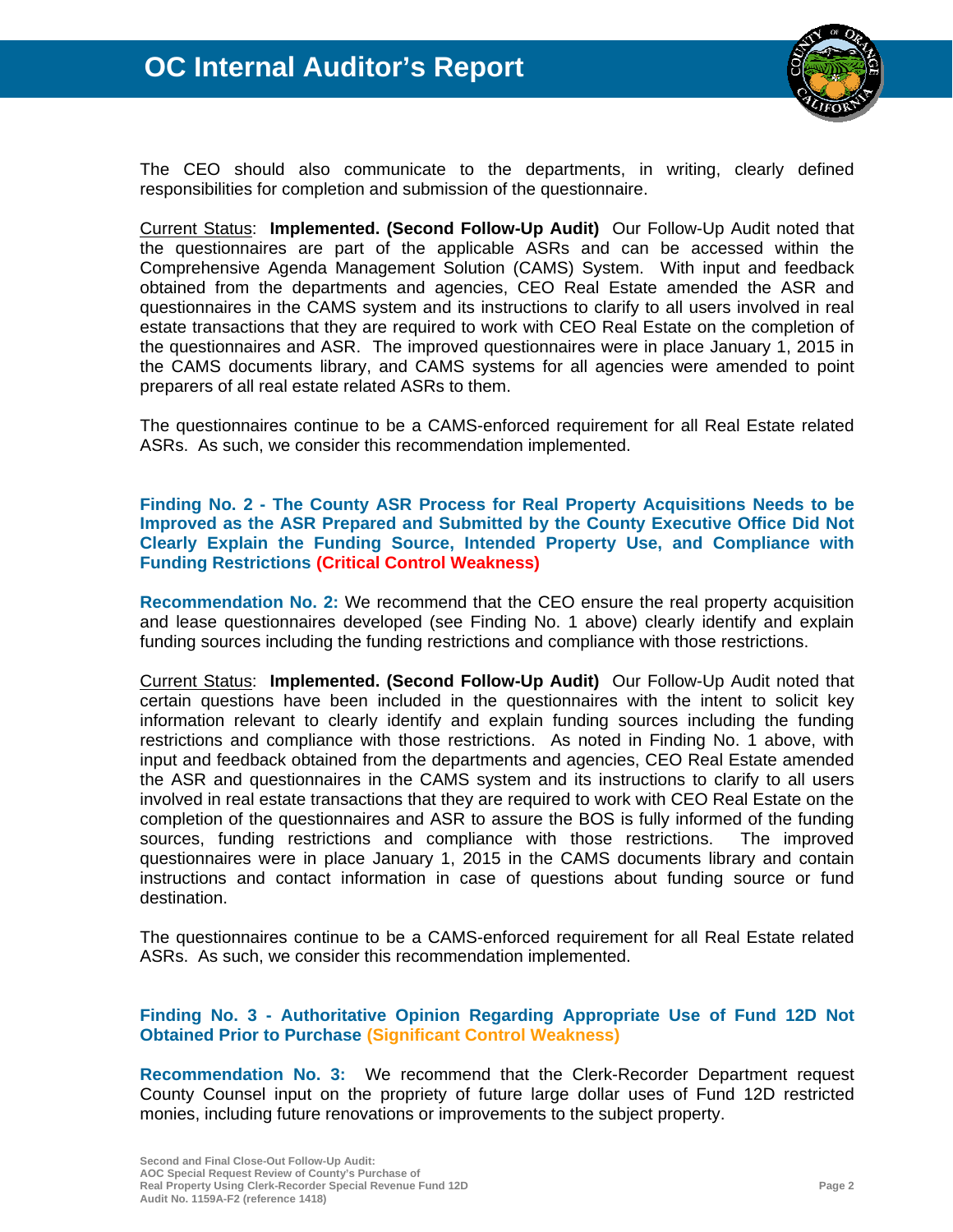

Current Status: **Implemented. (First Follow-Up Audit)** Our Follow-Up Audit noted the Clerk-Recorder has drafted a policy and procedure for identifying and confirming Special Revenue allowable uses. The procedure provides guidance for determining whether an expenditure qualifies as Special Revenue allowable use, including guidance for requesting County Counsel input when deemed necessary. There have been no recent renovations or improvements to the subject property or questionable large dollar uses of Fund 12D restricted monies subsequent to the audit to allow us to evaluate compliance with this new procedure.

Since the Clerk-Recorder developed a policy for requesting County Counsel opinion on the propriety of future use of Fund 12D restricted monies, we consider this recommendation implemented.

#### **Finding No. 4 - Plan for Subject Property Needs to Be Prepared (Significant Control Weakness)**

**Recommendation No. 4:** We recommend that the CEO work with the Clerk-Recorder Department and Corporate Real Estate to prepare a written plan for the subject property that will be included in the County's Civic Center Master Plan.

Current Status: **Implemented. (Second Follow-Up Audit)** Our Follow-Up Audit noted that, in April 2013, the BOS engaged the firm of Related Griffin/Related to work with staff to develop a Civic Center Facilities Strategic Plan. We observed that the subject property is included in the County of Orange Civic Center Facilities Strategic Plan Summary draft. The plan contains various scenarios involving the future of the subject property (i.e., renovate, sell, etc.). We were informed that over the next 3-6 months, this draft plan is to be reviewed by the Real Estate Subcommittee (a subcommittee of the Board of Supervisors) for further direction regarding amendment and/or presentation to the Board and the public.

In a memo dated March 25, 2014, the Clerk-Recorder notified the CEO/Chief Real Estate Officer that the Clerk-Recorder Department does not have any future operational needs for the property at 433 Civic Center Drive West. "After reviewing and analyzing various potential operational uses for the property, it was determined that it would not be cost effective to make the building functional for Clerk-Recorder operations."

The said property was purchased using Clerk-Recorder "Special Revenue" monies; consequently, any net proceeds from the sale of the property are mandated to be deposited into the Clerk-Recorder Department's Special Revenue Fund 12D-Modernization. If the County determines the property is needed for another County use, the County must reimburse the "Modernization" Special Revenue Fund 12D.

As noted, CEO Real Estate has taken significant action towards the development of a written plan for the subject property that will be submitted to the Board of Supervisors later this year as part of the Civic Center Facilities Strategic Plan. As such, we consider this recommendation implemented.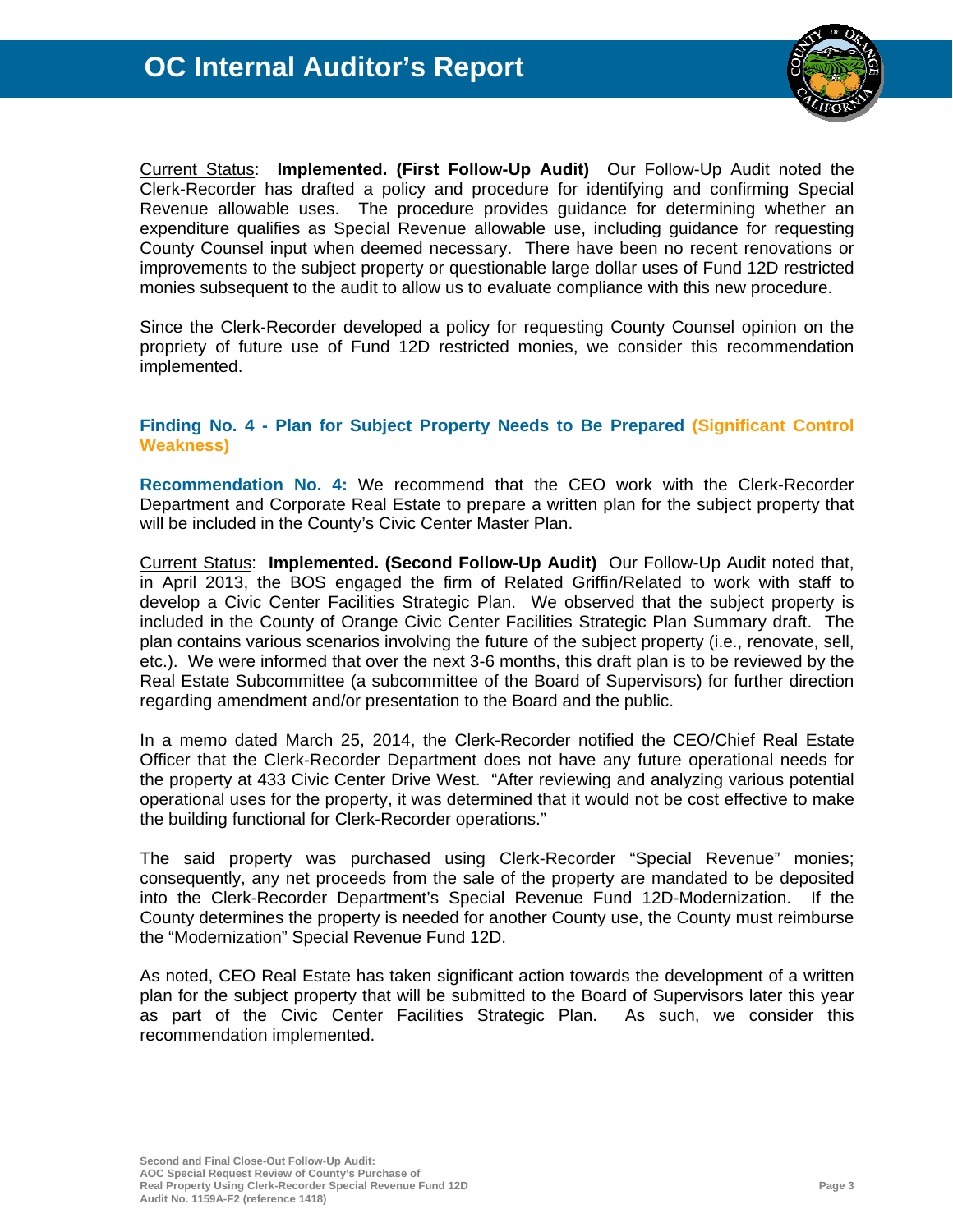

#### **Finding No. 5 - Subject Property Currently Provides Storage for a Minimal Quantity of Non-Qualifying Documents (Control Finding)**

**Recommendation No. 5:** We recommend that the Clerk-Recorder Department remove any "non-compliant" records currently being stored at the subject property, such as fictitious business name records, or reimburse Fund 12D - Enhancement Fund for any non-compliant records stored.

Current Status: **Implemented. (First Follow-Up Audit)** Our Follow-Up Audit noted that the subject property is currently being used to store records that are non-qualifying. Clerk-Recorder worked with CEO Real Estate in the development of an industry acceptable procedure for calculating the reimbursement cost of the non-compliant records stored in the subject property, based on the market cost for document storage. Clerk-Recorder maintains a log of boxes and contents stored in the building. Based on this information, Clerk-Recorder has calculated the amount to be reimbursed to Fund 12D for FY 10/11 through FY 13/14 and plans to process the reimbursement upon the BOS approval of the Q-Bar (Quarterly Budget Augmentation Requests).

Since Clerk-Recorder developed an acceptable procedure for calculating the amount to be reimbursed to Fund 12D, and is in the process of reimbursing Fund 12D for past usage, we consider this recommendation implemented.

#### **Finding No. 6 - The County Needs Written Policy That Clearly Defines and Establishes Corporate Real Estate's Responsibilities and Authorities (Control Finding)**

**Recommendation No. 6:** We recommend that the CEO work with Corporate Real Estate to develop a written policy that clearly defines and establishes Corporate Real Estate's responsibilities and authorities for all County real estate matters, including types of departmental projects they should be involved in and whether the involvement should be at the beginning of the project.

Current Status: **Implemented. (Second Follow-Up Audit)** On November 20, 2012, the Board of Supervisors directed the County Executive Office to review all County departmental real estate responsibilities as part of the then recently approved transfer of Corporate Real Estate to the County Executive Office.

Our Follow-Up Audit found that County Real Estate has undergone significant reorganization as of March 12, 2015. On April 28, 2015, CEO Real Estate hosted a meeting for all Agency leaders, all Agency contacts regarding real estate matters, and County Real Estate staff to: 1) share real estate functions that are being handled now by CEO Real Estate and how they will be handled going forward; 2) share the results of a survey of CEO Real Estate's Agency clients; and 3) listen for opportunities for improvement.

CEO Real Estate will provide a meeting summary and a list of contacts to all of CEO Real Estate's clients to further facilitate communication and customer service. Similar content will be posted on the County's new Intranet website for real estate by July 31, 2015.